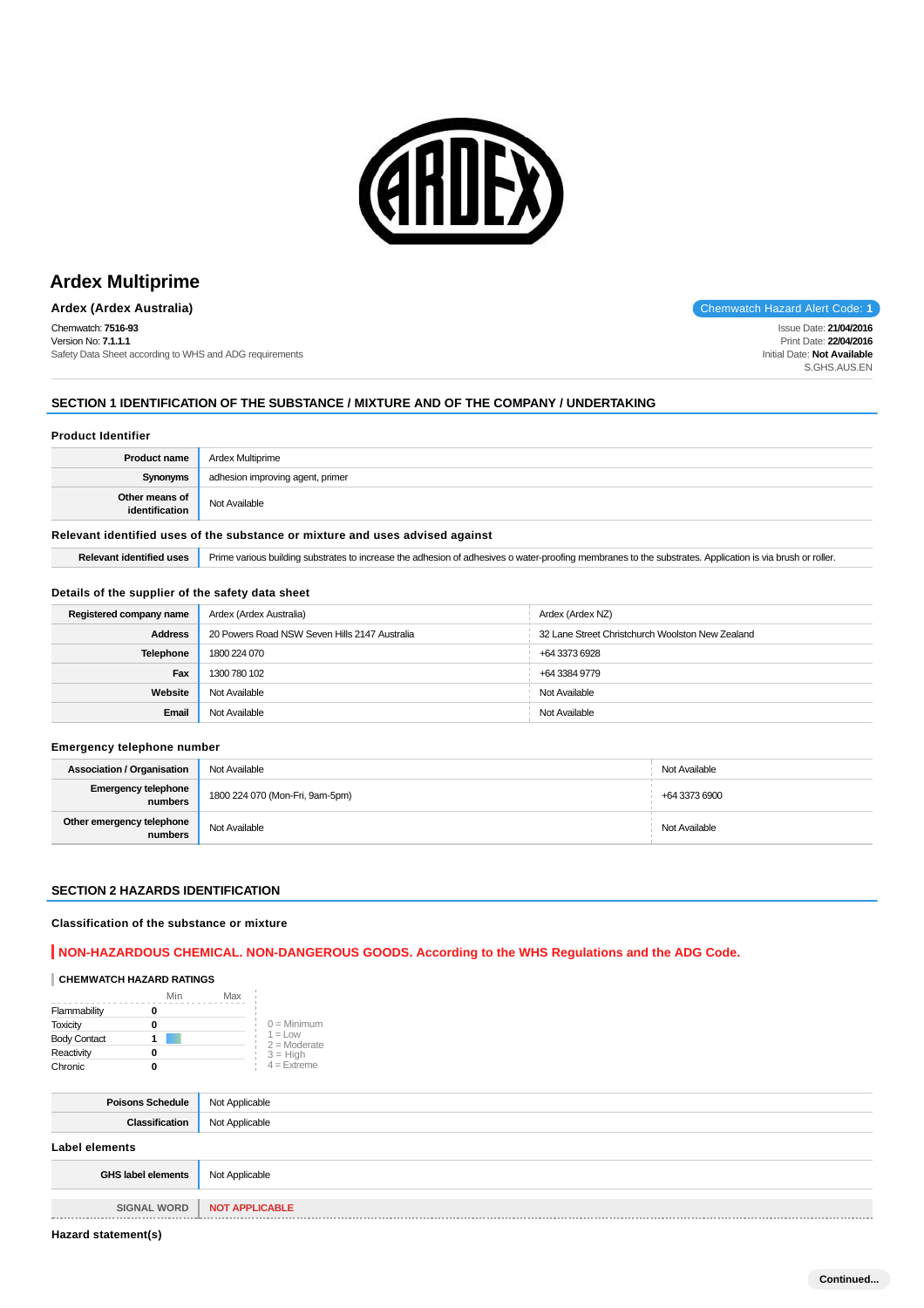### Not Applicable

## **Precautionary statement(s) Prevention**

Not Applicable

## **Precautionary statement(s) Response**

Not Applicable

#### **Precautionary statement(s) Storage**

Not Applicable

#### **Precautionary statement(s) Disposal**

Not Applicable

## **SECTION 3 COMPOSITION / INFORMATION ON INGREDIENTS**

#### **Substances**

See section below for composition of Mixtures

#### **Mixtures**

| <b>CAS No</b> | %[weight] | Name                      |
|---------------|-----------|---------------------------|
| Not Available | 10-60     | synthetic styrene acrylic |
| Not Available | $0 - 1$   | bacteriacide              |
| 7732-18-5     | 30-60     | water                     |

### **SECTION 4 FIRST AID MEASURES**

#### **Description of first aid measures**

| <b>Eye Contact</b>  | If this product comes in contact with eyes:<br>▶ Wash out immediately with water.<br>If irritation continues, seek medical attention.<br>Removal of contact lenses after an eye injury should only be undertaken by skilled personnel. |
|---------------------|----------------------------------------------------------------------------------------------------------------------------------------------------------------------------------------------------------------------------------------|
| <b>Skin Contact</b> | If skin or hair contact occurs:<br>Flush skin and hair with running water (and soap if available).<br>Seek medical attention in event of irritation.                                                                                   |
| <b>Inhalation</b>   | If fumes, aerosols or combustion products are inhaled remove from contaminated area.<br>Other measures are usually unnecessary.                                                                                                        |
| Ingestion           | Immediately give a glass of water.<br>First aid is not generally required. If in doubt, contact a Poisons Information Centre or a doctor.                                                                                              |

#### **Indication of any immediate medical attention and special treatment needed**

Treat symptomatically.

## **SECTION 5 FIREFIGHTING MEASURES**

#### **Extinguishing media**

- $\blacktriangleright$  There is no restriction on the type of extinguisher which may be used.
- Use extinguishing media suitable for surrounding area.

#### **Special hazards arising from the substrate or mixture**

| <b>Fire Incompatibility</b>    | None known.                                                                                                                                                                                                                                                                                     |  |  |
|--------------------------------|-------------------------------------------------------------------------------------------------------------------------------------------------------------------------------------------------------------------------------------------------------------------------------------------------|--|--|
| <b>Advice for firefighters</b> |                                                                                                                                                                                                                                                                                                 |  |  |
| <b>Fire Fighting</b>           | Alert Fire Brigade and tell them location and nature of hazard.<br>• Wear breathing apparatus plus protective gloves in the event of a fire.<br>Prevent, by any means available, spillage from entering drains or water courses.<br>Use fire fighting procedures suitable for surrounding area. |  |  |
| <b>Fire/Explosion Hazard</b>   | $\triangleright$ Non combustible.<br>Not considered a significant fire risk, however containers may burn.<br>May emit poisonous fumes.                                                                                                                                                          |  |  |

## **SECTION 6 ACCIDENTAL RELEASE MEASURES**

# **Personal precautions, protective equipment and emergency procedures**

| <b>Minor Spills</b> | $\triangleright$ Clean up all spills immediately.<br>Avoid breathing vapours and contact with skin and eyes.<br>• Control personal contact with the substance, by using protective equipment.<br>• Contain and absorb spill with sand, earth, inert material or vermiculite. |
|---------------------|------------------------------------------------------------------------------------------------------------------------------------------------------------------------------------------------------------------------------------------------------------------------------|
| <b>Major Spills</b> | Moderate hazard.<br>$\triangleright$ Clear area of personnel and move upwind.<br>Alert Fire Brigade and tell them location and nature of hazard.<br>▶ Wear breathing apparatus plus protective gloves.                                                                       |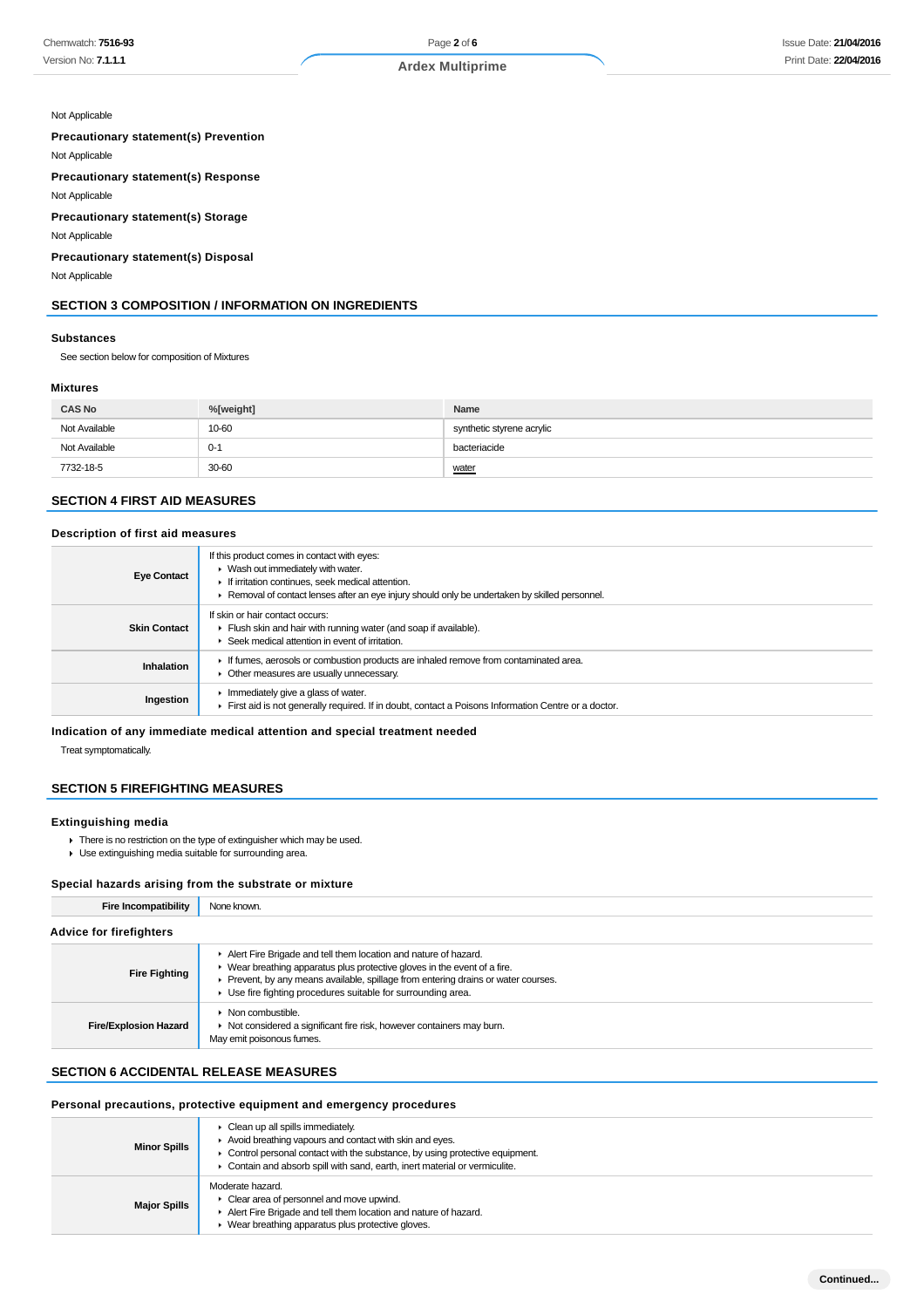Personal Protective Equipment advice is contained in Section 8 of the SDS.

## **SECTION 7 HANDLING AND STORAGE**

| Precautions for safe handling |                                                                                                                                                                                                                        |  |
|-------------------------------|------------------------------------------------------------------------------------------------------------------------------------------------------------------------------------------------------------------------|--|
| Safe handling                 | Avoid all personal contact, including inhalation.<br>• Wear protective clothing when risk of exposure occurs.<br>$\blacktriangleright$ Use in a well-ventilated area.<br>▶ Prevent concentration in hollows and sumps. |  |
| Other information             | Store in original containers.<br>▶ Keep containers securely sealed.<br>Store in a cool, dry, well-ventilated area.<br>Store away from incompatible materials and foodstuff containers.                                 |  |
|                               | Conditions for safe storage, including any incompatibilities                                                                                                                                                           |  |
| Suitable container            | • Polyethylene or polypropylene container.<br>Packing as recommended by manufacturer.<br>• Check all containers are clearly labelled and free from leaks.                                                              |  |
| Storage incompatibility       | None known                                                                                                                                                                                                             |  |

## **SECTION 8 EXPOSURE CONTROLS / PERSONAL PROTECTION**

## **Control parameters**

#### **OCCUPATIONAL EXPOSURE LIMITS (OEL)**

### **INGREDIENT DATA**

#### Not Available

#### **EMERGENCY LIMITS**

| Ingredient                | <b>Material name</b> | TEEL-1        | TEEL-2              | TEEL-3        |
|---------------------------|----------------------|---------------|---------------------|---------------|
| Ardex Multiprime          | Not Available        | Not Available | Not Available       | Not Available |
|                           |                      |               |                     |               |
| Ingredient                | <b>Original IDLH</b> |               | <b>Revised IDLH</b> |               |
| synthetic styrene acrylic | Not Available        |               | Not Available       |               |
| bacteriacide              | Not Available        |               | Not Available       |               |
| water                     | Not Available        |               | Not Available       |               |

### **Exposure controls**

| Appropriate engineering<br>controls | Engineering controls are used to remove a hazard or place a barrier between the worker and the hazard. Well-designed engineering controls can be highly<br>effective in protecting workers and will typically be independent of worker interactions to provide this high level of protection.<br>The basic types of engineering controls are:<br>Process controls which involve changing the way a job activity or process is done to reduce the risk.<br>Enclosure and/or isolation of emission source which keeps a selected hazard "physically" away from the worker and ventilation that strategically "adds" and<br>"removes" air in the work environment.                                                |
|-------------------------------------|----------------------------------------------------------------------------------------------------------------------------------------------------------------------------------------------------------------------------------------------------------------------------------------------------------------------------------------------------------------------------------------------------------------------------------------------------------------------------------------------------------------------------------------------------------------------------------------------------------------------------------------------------------------------------------------------------------------|
| <b>Personal protection</b>          |                                                                                                                                                                                                                                                                                                                                                                                                                                                                                                                                                                                                                                                                                                                |
| Eye and face protection             | ▶ Safety glasses with side shields<br>Chemical goggles.<br>• Contact lenses may pose a special hazard; soft contact lenses may absorb and concentrate irritants. A written policy document, describing the wearing of<br>lenses or restrictions on use, should be created for each workplace or task. This should include a review of lens absorption and adsorption for the class of<br>chemicals in use and an account of injury experience.                                                                                                                                                                                                                                                                 |
| <b>Skin protection</b>              | See Hand protection below                                                                                                                                                                                                                                                                                                                                                                                                                                                                                                                                                                                                                                                                                      |
| Hands/feet protection               | The selection of suitable gloves does not only depend on the material, but also on further marks of quality which vary from manufacturer to manufacturer. Where<br>the chemical is a preparation of several substances, the resistance of the glove material can not be calculated in advance and has therefore to be checked prior<br>to the application.<br>The exact break through time for substances has to be obtained from the manufacturer of the protective gloves and has to be observed when making a final<br>choice.<br>Suitability and durability of glove type is dependent on usage.<br>▶ Wear chemical protective gloves, e.g. PVC.<br>▶ Wear safety footwear or safety gumboots, e.g. Rubber |
| <b>Body protection</b>              | See Other protection below                                                                                                                                                                                                                                                                                                                                                                                                                                                                                                                                                                                                                                                                                     |
| Other protection                    | • Overalls.<br>P.V.C. apron.<br>▶ Barrier cream.                                                                                                                                                                                                                                                                                                                                                                                                                                                                                                                                                                                                                                                               |
| <b>Thermal hazards</b>              | Not Available                                                                                                                                                                                                                                                                                                                                                                                                                                                                                                                                                                                                                                                                                                  |

## **Recommended material(s)**

#### **GLOVE SELECTION INDEX**

Glove selection is based on a modified presentation of the:  **"Forsberg Clothing Performance Index".**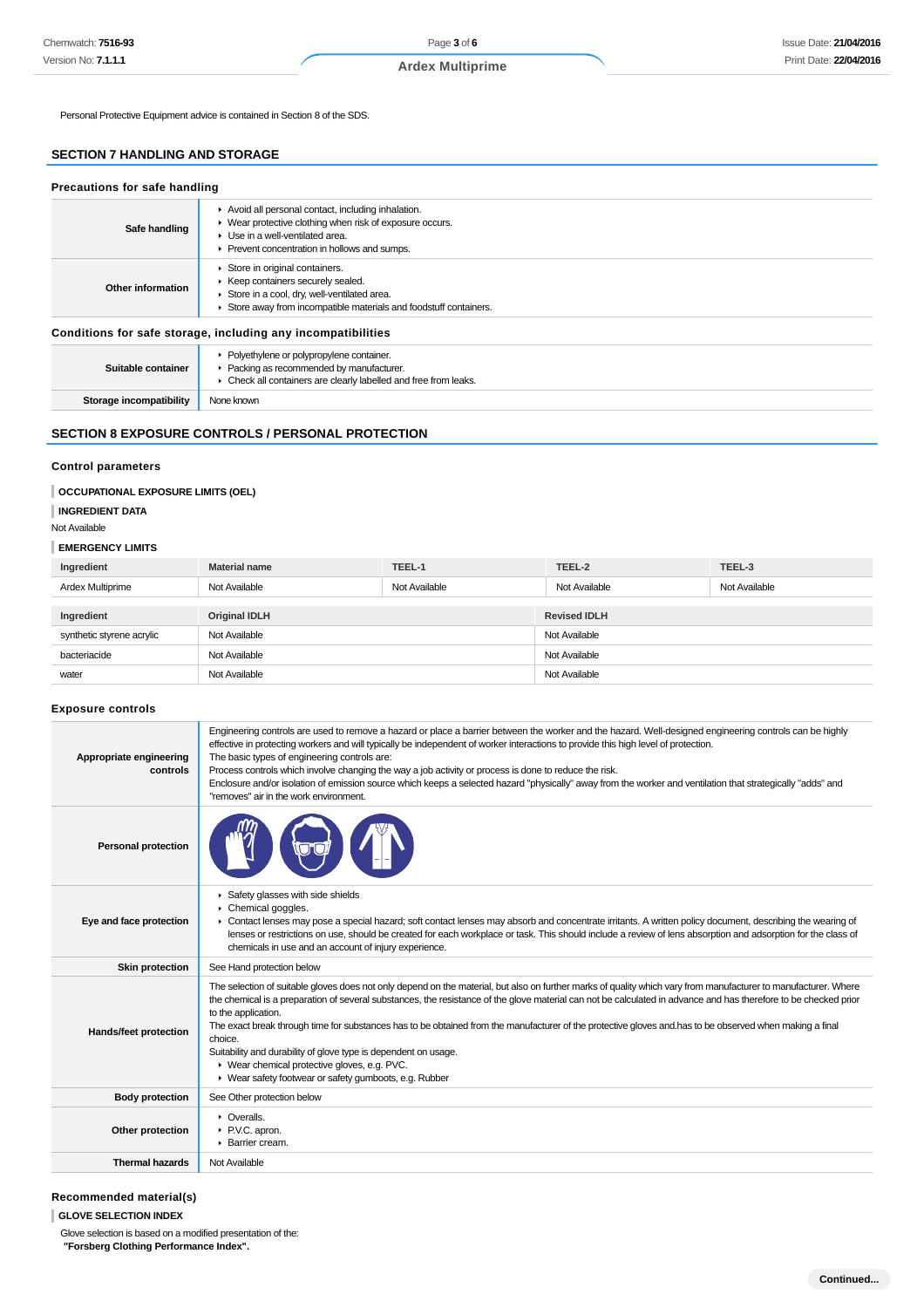**Ardex Multiprime**

 The effect(s) of the following substance(s) are taken into account in the **computer-generated** selection: Ardex Multiprime

| CPI            |
|----------------|
| $\overline{A}$ |
| $\overline{A}$ |
| $\overline{A}$ |
| $\sim$<br>ັ    |
| $\sim$<br>◡    |
|                |

\* CPI - Chemwatch Performance Index

A: Best Selection

B: Satisfactory; may degrade after 4 hours continuous immersion

C: Poor to Dangerous Choice for other than short term immersion

**NOTE**: As a series of factors will influence the actual performance of the glove, a final selection must be based on detailed observation. -

\* Where the glove is to be used on a short term, casual or infrequent basis, factors such as "feel" or convenience (e.g. disposability), may dictate a choice of gloves which might otherwise be unsuitable following long-term or frequent use. A qualified practitioner should be consulted.

#### **SECTION 9 PHYSICAL AND CHEMICAL PROPERTIES**

#### **Information on basic physical and chemical properties**

| Appearance                                      | White milky liquid with a slight odour; mixes with water. |                                                   |                |
|-------------------------------------------------|-----------------------------------------------------------|---------------------------------------------------|----------------|
|                                                 |                                                           |                                                   |                |
| <b>Physical state</b>                           | Liquid                                                    | Relative density (Water = 1)                      | 1.01 approx.   |
| Odour                                           | Not Available                                             | <b>Partition coefficient</b><br>n-octanol / water | Not Available  |
| <b>Odour threshold</b>                          | Not Available                                             | Auto-ignition temperature<br>$(^{\circ}C)$        | Not Applicable |
| pH (as supplied)                                | 8.0 (approx.)                                             | Decomposition<br>temperature                      | Not Available  |
| Melting point / freezing<br>point $(^{\circ}C)$ | Not Available                                             | <b>Viscosity (cSt)</b>                            | Not Available  |
| Initial boiling point and<br>boiling range (°C) | 100                                                       | Molecular weight (g/mol)                          | Not Applicable |
| Flash point (°C)                                | Not Applicable                                            | <b>Taste</b>                                      | Not Available  |
| <b>Evaporation rate</b>                         | Not Available                                             | <b>Explosive properties</b>                       | Not Available  |
| Flammability                                    | Not Applicable                                            | <b>Oxidising properties</b>                       | Not Available  |
| Upper Explosive Limit (%)                       | Not Applicable                                            | Surface Tension (dyn/cm or<br>$mN/m$ )            | Not Available  |
| Lower Explosive Limit (%)                       | Not Applicable                                            | <b>Volatile Component (%vol)</b>                  | Not Available  |
| Vapour pressure (kPa)                           | 2.26 @ 20 deg C                                           | Gas group                                         | Not Available  |
| Solubility in water (g/L)                       | Partly miscible                                           | pH as a solution (1%)                             | Not Available  |
| Vapour density $(Air = 1)$                      | $<$ 1                                                     | VOC g/L                                           | Not Available  |

### **SECTION 10 STABILITY AND REACTIVITY**

| Reactivity                            | See section 7                                                                                                                        |
|---------------------------------------|--------------------------------------------------------------------------------------------------------------------------------------|
| <b>Chemical stability</b>             | • Unstable in the presence of incompatible materials.<br>▶ Product is considered stable.<br>Hazardous polymerisation will not occur. |
| Possibility of hazardous<br>reactions | See section 7                                                                                                                        |
| <b>Conditions to avoid</b>            | See section 7                                                                                                                        |
| Incompatible materials                | See section 7                                                                                                                        |
| Hazardous decomposition<br>products   | See section 5                                                                                                                        |

## **SECTION 11 TOXICOLOGICAL INFORMATION**

#### **Information on toxicological effects**

| Inhaled             | Not normally a hazard due to non-volatile nature of product                                                                                                                                                                                                                                                                                                                                                                                                                                      |
|---------------------|--------------------------------------------------------------------------------------------------------------------------------------------------------------------------------------------------------------------------------------------------------------------------------------------------------------------------------------------------------------------------------------------------------------------------------------------------------------------------------------------------|
| Ingestion           | Considered an unlikely route of entry in commercial/industrial environments Ingestion may result in nausea, abdominal irritation, pain and vomiting                                                                                                                                                                                                                                                                                                                                              |
| <b>Skin Contact</b> | The liquid may be miscible with fats or oils and may degrease the skin, producing a skin reaction described as non-allergic contact dermatitis. The material is<br>unlikely to produce an irritant dermatitis as described in EC Directives.<br>Entry into the blood-stream, through, for example, cuts, abrasions or lesions, may produce systemic injury with harmful effects. Examine the skin prior to the use<br>of the material and ensure that any external damage is suitably protected. |
| Eye                 | Although the liquid is not thought to be an irritant (as classified by EC Directives), direct contact with the eye may produce transient discomfort characterised<br>by tearing or conjunctival redness (as with windburn).                                                                                                                                                                                                                                                                      |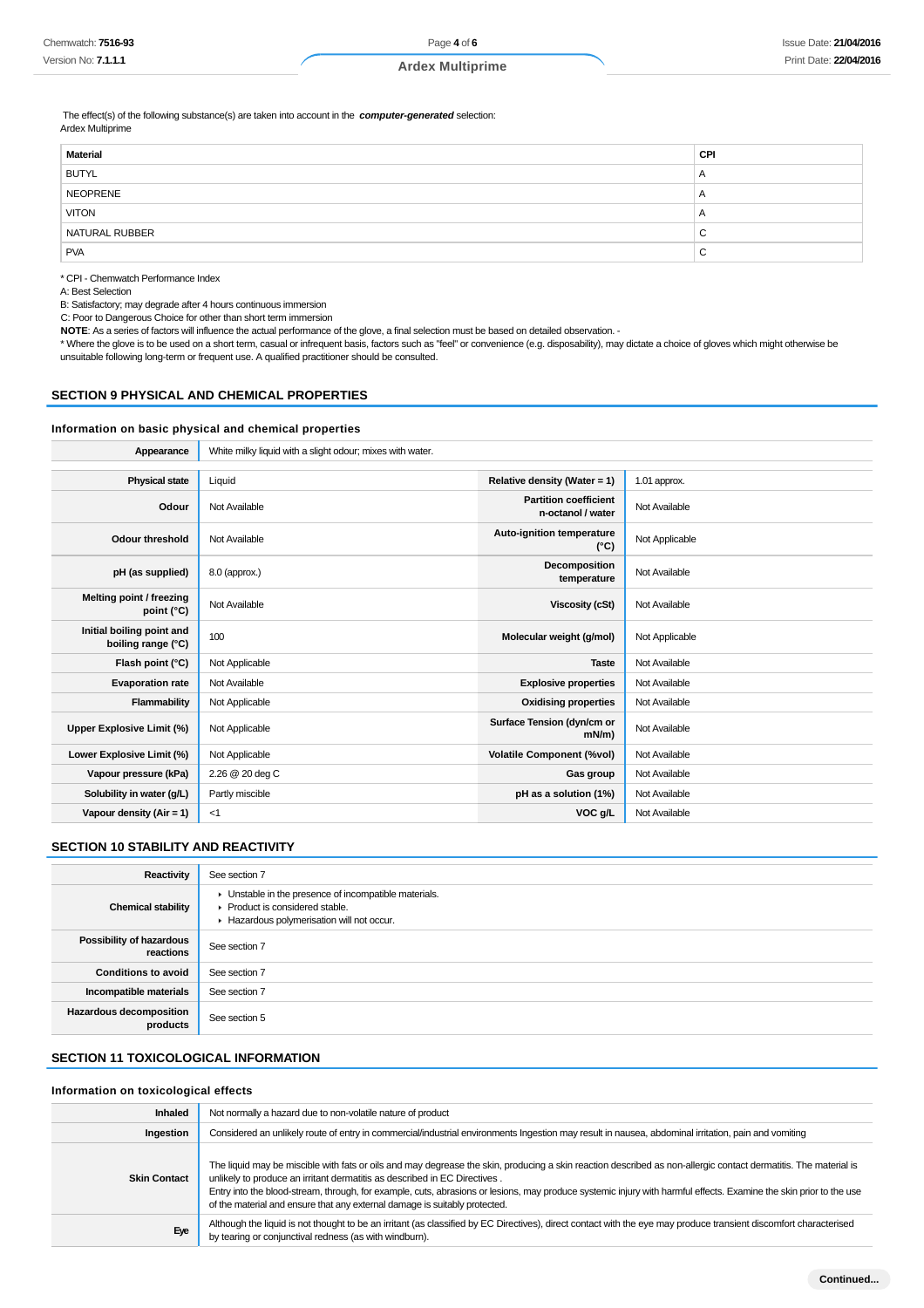Page **5** of **6 Ardex Multiprime**

| Chronic                 | Prolonged or repeated skin contact may cause drying with cracking, irritation and possible dermatitis following.<br>Substance accumulation, in the human body, may occur and may cause some concern following repeated or long-term occupational exposure. |                                    |  |
|-------------------------|------------------------------------------------------------------------------------------------------------------------------------------------------------------------------------------------------------------------------------------------------------|------------------------------------|--|
| <b>Ardex Multiprime</b> | <b>TOXICITY</b><br>Not Available                                                                                                                                                                                                                           | <b>IRRITATION</b><br>Not Available |  |
| water                   | <b>TOXICITY</b><br>Oral (rat) LD50: >90000 mg/kg <sup>[2]</sup>                                                                                                                                                                                            | <b>IRRITATION</b><br>Not Available |  |
| Legend:                 | 1. Value obtained from Europe ECHA Registered Substances - Acute toxicity 2.* Value obtained from manufacturer's SDS. Unless otherwise specified data<br>extracted from RTECS - Register of Toxic Effect of chemical Substances                            |                                    |  |

| <b>WATER</b>                                | No significant acute toxicological data identified in literature search. |                                 |                                                                                                                                                                    |
|---------------------------------------------|--------------------------------------------------------------------------|---------------------------------|--------------------------------------------------------------------------------------------------------------------------------------------------------------------|
|                                             |                                                                          |                                 |                                                                                                                                                                    |
| <b>Acute Toxicity</b>                       | $\circ$                                                                  | Carcinogenicity                 | $\circledcirc$                                                                                                                                                     |
| <b>Skin Irritation/Corrosion</b>            | $\circ$                                                                  | Reproductivity                  | $\circ$                                                                                                                                                            |
| <b>Serious Eye</b><br>Damage/Irritation     | $\circ$                                                                  | <b>STOT - Single Exposure</b>   | $\circ$                                                                                                                                                            |
| <b>Respiratory or Skin</b><br>sensitisation | $\circledcirc$                                                           | <b>STOT - Repeated Exposure</b> | $\circledcirc$                                                                                                                                                     |
| <b>Mutagenicity</b>                         | $\circ$                                                                  | <b>Aspiration Hazard</b>        | $\circ$                                                                                                                                                            |
|                                             |                                                                          | Legend:                         | $\blacktriangleright$ - Data available but does not fill the criteria for classification<br>$\blacktriangleright$ - Data required to make classification available |

 $\bigcirc$  – Data Not Available to make classification

### **SECTION 12 ECOLOGICAL INFORMATION**

#### **Toxicity**

| Ingredient | Endpoint                                                                                                                                                                                                                                                                                                                                                                                 | <b>Test Duration (hr)</b> | <b>Species</b>                | Value        | Source |
|------------|------------------------------------------------------------------------------------------------------------------------------------------------------------------------------------------------------------------------------------------------------------------------------------------------------------------------------------------------------------------------------------------|---------------------------|-------------------------------|--------------|--------|
| water      | EC50                                                                                                                                                                                                                                                                                                                                                                                     | 384                       | Crustacea                     | 199.179mg/L  | 3      |
| water      | EC50                                                                                                                                                                                                                                                                                                                                                                                     | 96                        | Algae or other aquatic plants | 8768.874mg/L | 3      |
| water      | <b>LC50</b>                                                                                                                                                                                                                                                                                                                                                                              | 96                        | Fish                          | 897.520ma/L  |        |
| Legend:    | Extracted from 1. IUCLID Toxicity Data 2. Europe ECHA Registered Substances - Ecotoxicological Information - Aquatic Toxicity 3. EPIWIN Suite V3.12 -<br>Aquatic Toxicity Data (Estimated) 4. US EPA, Ecotox database - Aquatic Toxicity Data 5. ECETOC Aquatic Hazard Assessment Data 6. NITE (Japan) -<br>Bioconcentration Data 7. METI (Japan) - Bioconcentration Data 8. Vendor Data |                           |                               |              |        |

**DO NOT** discharge into sewer or waterways.

#### **Persistence and degradability**

| Ingredient | Persistence: Water/Soil | Persistence: Air |
|------------|-------------------------|------------------|
| water      | LOW                     | LOW              |

#### **Bioaccumulative potential**

| Ingredient              | <b>Bioaccumulation</b>  |
|-------------------------|-------------------------|
| water                   | LOW (LogKOW = $-1.38$ ) |
| <b>Mobility in soil</b> |                         |
|                         |                         |

| Ingredient | <b>Mobility</b>      |
|------------|----------------------|
| water      | LOW ( $KOC = 14.3$ ) |

## **SECTION 13 DISPOSAL CONSIDERATIONS**

#### **Waste treatment methods Product / Packaging disposal** Legislation addressing waste disposal requirements may differ by country, state and/ or territory. Each user must refer to laws operating in their area. In some areas, certain wastes must be tracked. A Hierarchy of Controls seems to be common - the user should investigate: **Reduction** Reuse Recycling Disposal (if all else fails) This material may be recycled if unused, or if it has not been contaminated so as to make it unsuitable for its intended use. **DO NOT** allow wash water from cleaning or process equipment to enter drains. It may be necessary to collect all wash water for treatment before disposal. In all cases disposal to sewer may be subject to local laws and regulations and these should be considered first. Where in doubt contact the responsible authority. Recycle wherever possible. Consult manufacturer for recycling options or consult local or regional waste management authority for disposal if no suitable treatment or disposal facility can be identified.